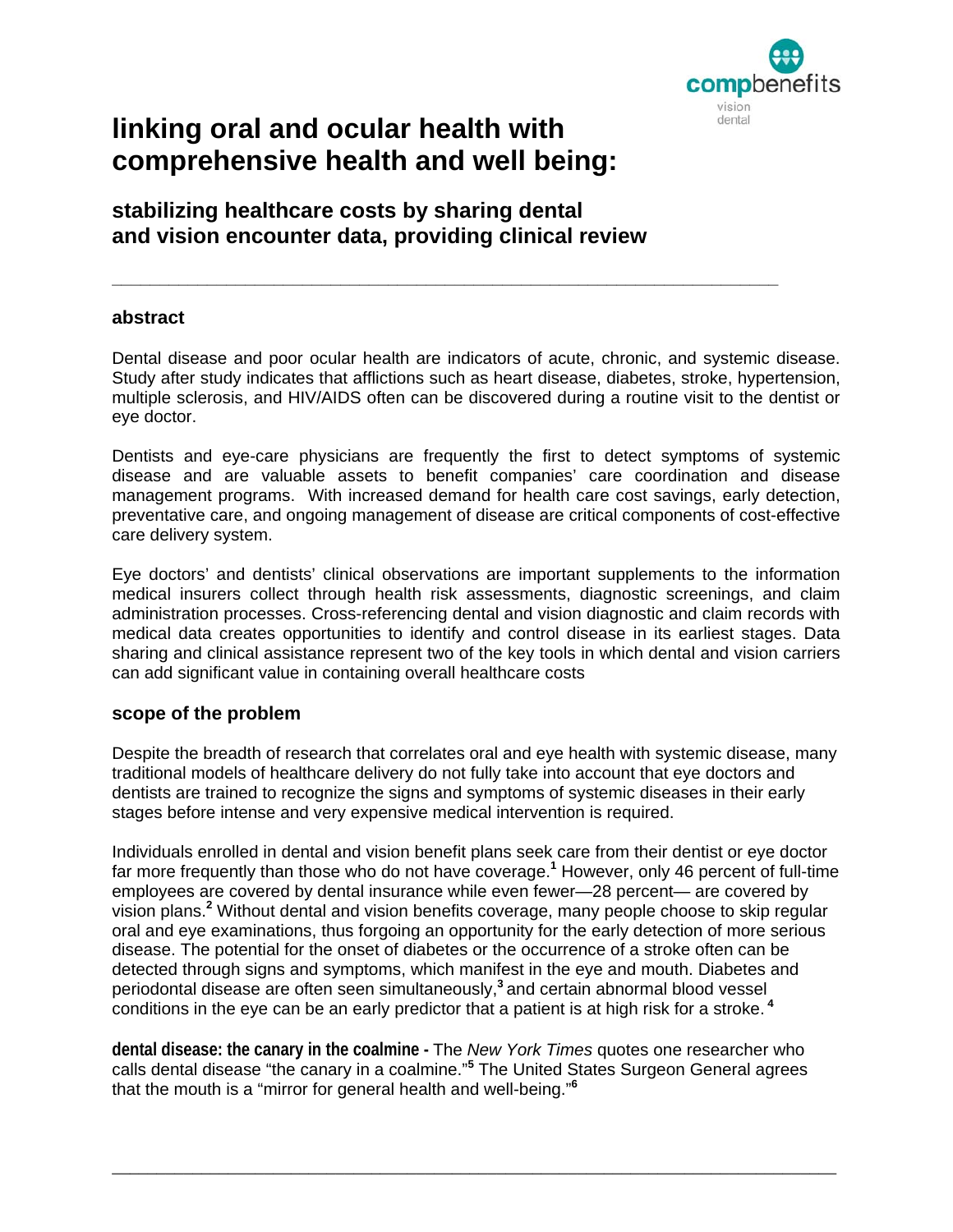Periodontitis, a severe infection of the gums, is the most chronic infectious disease in the world.**<sup>7</sup>** The mouth is an ideal breeding ground for bacteria and those affected by periodontal disease are at increased risk for potentially fatal bacteria entering the bloodstream via infected oral tissue. Those suffering from periodontitis are highly susceptible to major health issues such as premature births and low birth-weight babies, cancer, anorexia, vascular and heart disease including that caused by the introduction of germs that attack the heart's mitral valve.**<sup>8</sup>**

*\_\_\_\_\_\_\_\_\_\_\_\_\_\_\_\_\_\_\_\_\_\_\_\_\_\_\_\_\_\_\_\_\_\_\_\_\_\_\_\_\_\_\_\_\_\_\_\_\_\_\_\_\_\_\_\_\_\_\_\_\_\_\_\_\_\_\_\_\_\_\_\_\_\_\_\_\_\_\_\_\_*

- Periodontal disease in an expectant mother has been identified as one of the signs that an infant will be born prematurely or at a low birth weight.**<sup>9</sup>** Direct healthcare costs to employers for premature babies averages more than \$40,000, 15 times higher than healthy, full-term deliveries.**<sup>10</sup>**
- People with periodontal disease may be at greater risk of heart attack or stroke. Recent studies have shown that the inflammatory effects of periodontal disease help to promote blood clot formation in arteries.**<sup>11</sup>**
- Almost 80 percent of dentists have referred patients to medical doctors for diabetes, 66 percent have referred patients for heart disease and 21 percent have referred patients for osteoporosis.**<sup>12</sup>**
- Nearly 75 percent of Americans between the ages of 35 and 44 experiences periodontal disease.**<sup>13</sup>** By age 55, that number increases to almost 80 percent.**<sup>14</sup>**

**vision care: one of the nation's greatest unmet health needs**. Eye health ranks second only to oral health as the greatest unmet public health care need in the United States.**<sup>15</sup>** While more than half of Americans require vision care, fewer than 29 percent have access to a benefits plan that includes annual examinations.**<sup>16</sup>**

Routine eye examinations can identify individuals who are at-risk for stroke, heart disease and other conditions. Scientists at the University of Sydney (Australia) presented in *Neurology*, the journal of the American Academy of Neurology, findings that indicate people with changes in their eyes' blood vessels are more likely to have strokes and other vascular disease.**<sup>17</sup>**

- Hypertension and diabetes are two of the most common illnesses eye doctors diagnose.**<sup>18</sup>**People with diabetes and prehypertension are four times more likely to develop heart and blood vessel disease.<sup>19</sup> Hypertension is expressed in the eyes as hypertensive retinopathy—damage to the retina from high blood pressure. **<sup>20</sup>**The detection of hypertensive retinopathy with the use of an ophthalmoscope has long been regarded as part of the standard evaluation of persons with hypertension.**<sup>21</sup>**
- Unexpected refractive changes can be an early indicator of diabetes.**<sup>22</sup>**
- Multiple sclerosis can present with several vision disorders, including loss of vision, double vision, and uncontrollable rapid eye movements.**<sup>23</sup>**
- Cholesterol deposits may be observed in certain structures of the eye, such as the retina, during a comprehensive eye exam.**<sup>24</sup>**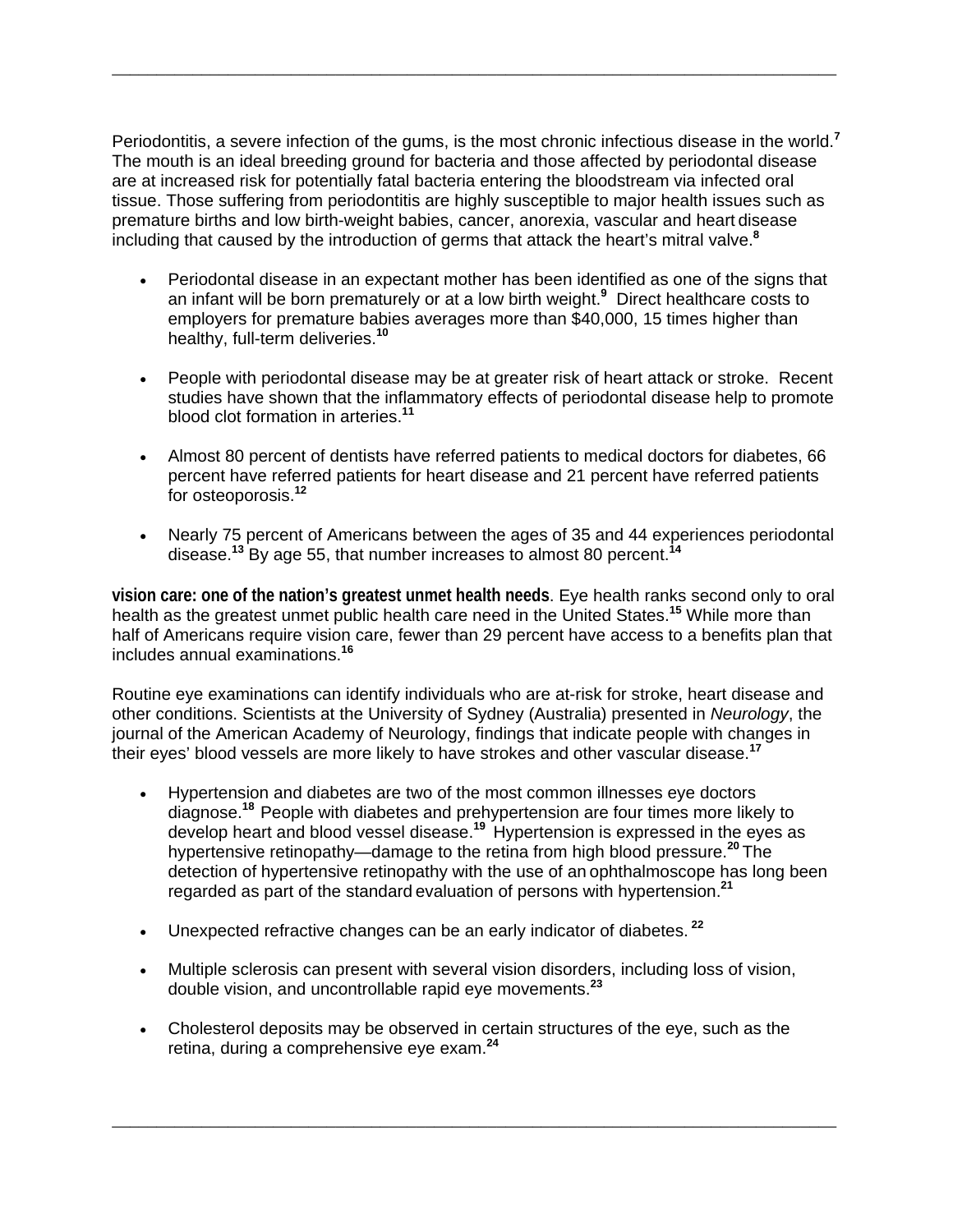## **CompBenefits capabilities implementing clinical review and data exchange**

As part of its delivery of dental and vision benefits, CompBenefits can capture encounter data to forward to medical carriers, disease management companies, and care coordinators as an added dimension to early disease detection and management. Following are two specific examples of how sharing encounter data can save healthcare dollars—and lives:

*\_\_\_\_\_\_\_\_\_\_\_\_\_\_\_\_\_\_\_\_\_\_\_\_\_\_\_\_\_\_\_\_\_\_\_\_\_\_\_\_\_\_\_\_\_\_\_\_\_\_\_\_\_\_\_\_\_\_\_\_\_\_\_\_\_\_\_\_\_\_\_\_\_\_\_\_\_\_\_\_\_*

- Lesions in the mouth can be the first signs of life-threatening, immunodeficiency diseases like HIV/AIDS.**<sup>25</sup>**These lesions are "strongly associated" with gingivitis and periodontitis as well as a host of other oral symptoms like candidiasis, oral hairy leukoplakia, kaposi sarcoma and xerostomia (dry mouth).**<sup>26</sup>** By combining the discoveries of early oral manifestations of HIV/AIDS that are supplied to CompBenefits with medical doctors' diagnosis of human papilloma virus (HPV) infection, medical insurers can assist a member—who appears to be at-risk for HIV—in seeking appropriate care before the onset of AIDS.**<sup>27</sup>**
- Blurred vision is a sign of blood sugar dysfunction, which can ultimately cause permanent loss of vision if left untreated.**<sup>28</sup>** A person can develop both hypertensive retinopathy and macular edema and, initially, maintain their vision quality.**<sup>29</sup>**As eye health begins to deteriorate, patients may seek an examination from their eye doctor, who can report observation of symptoms to CompBenefits. This information can be the missing piece medical benefit plan administrators need to infer that a member is at a high risk for developing—or having—diabetes.

**clinical expertise:** In addition to sharing data, CompBenefits' dentists and eye doctors can, on a consultative basis, provide their clinical insight based on the combination of claims data, treatment plans and outcomes. CompBenefits' dentists and optometrists can review and interpret medical, dental, and vision records and make recommendations for treatment.

Because they are trained as medical professionals who approach diagnosis and treatment from a more specialized point of view than general-practitioner medical doctors, CompBenefits dentists' and eye doctors' input will bring a different perspective to health care management. Beginning with treatment- and diagnosis-specific information, CompBenefits clinicians can look for parallels between dental and vision codes and the reports medical carriers collect and can then draw conclusions or inferences from these patient files.

**data integration:** CompBenefits utilizes state-of-the-art tools for data exchange of membership, diagnostic, claims, and financial information with its customer and partners. Data can be provided in a variety of industry-standard claims formats as well as non-standard formats. To supply medical carriers with diagnosis and treatment code data, CompBenefits can create American National Standards Institute's (ANSI) recommended 837-Dental and 837-Professional (vision) transaction files. The 837-Dental files are based on CDT-2007-2008 codes, and the 837-Professional files will contain ICD-9 codes. For companies with other dataset requirements, CompBenefits can provide flat files to suit the customers' needs.

CompBenefits can produce data based on these dental treatment codes: D0100-D0999 (diagnostic), D1000-D1999 (preventive), and D4000-D4999 (periodontics). Vision diagnostic data can be categorized under four ICD-9 codes: Diabetes (250), hypertension (401), vascular disease (430-438), and autoimmune disease-multiple sclerosis (340).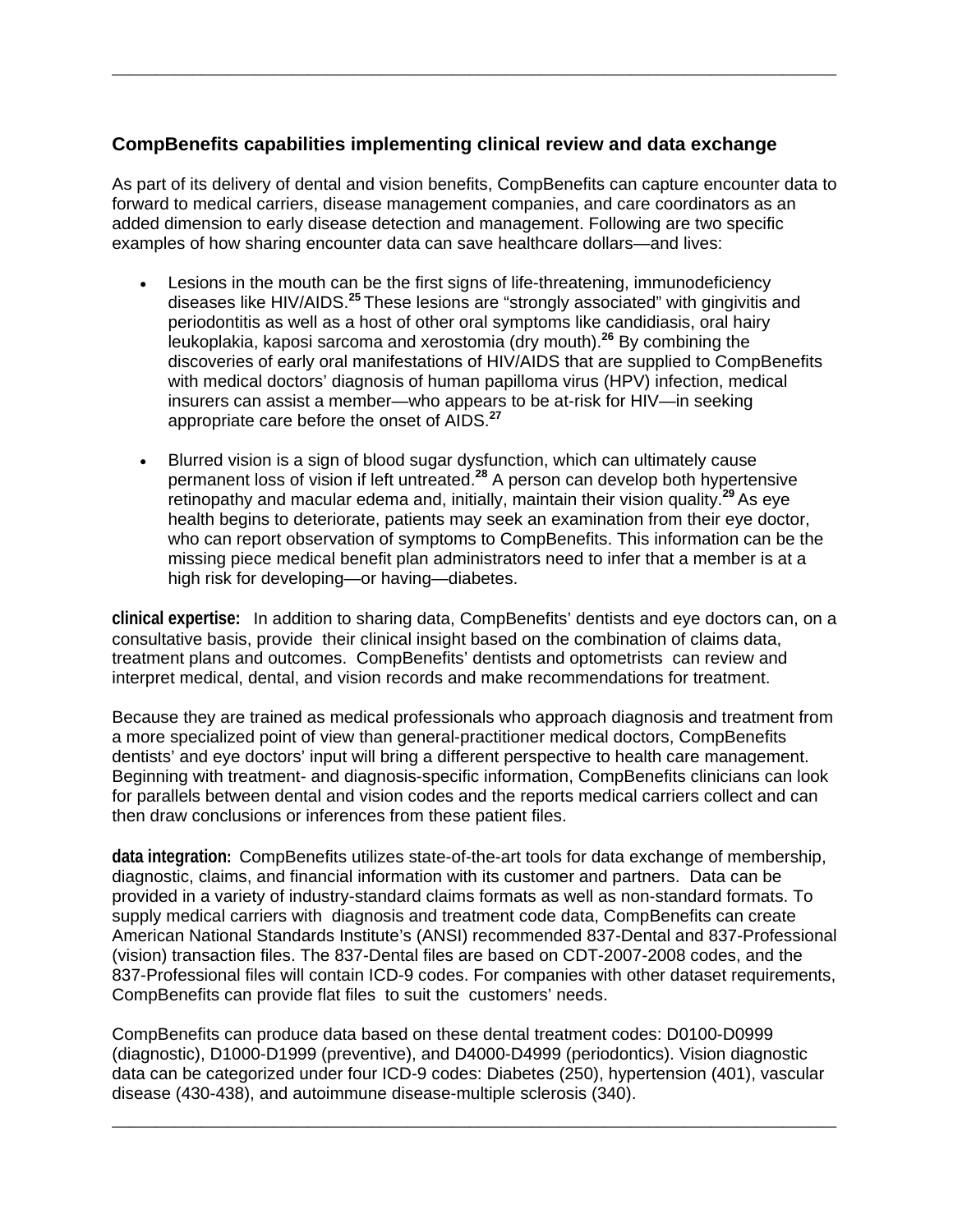## **Conclusions**

Eye doctors and dentists are often the first medical professionals to identify underlying perhaps hidden—signs of serious health problems before they escalate or become difficult to control. Routine oral and eye examinations can lead to early detection of suspicious signs and symptoms of acute or chronic systemic disease.

*\_\_\_\_\_\_\_\_\_\_\_\_\_\_\_\_\_\_\_\_\_\_\_\_\_\_\_\_\_\_\_\_\_\_\_\_\_\_\_\_\_\_\_\_\_\_\_\_\_\_\_\_\_\_\_\_\_\_\_\_\_\_\_\_\_\_\_\_\_\_\_\_\_\_\_\_\_\_\_\_\_*

Dentists' and eye doctors' encounter and claims data, when combined with other medical data, can be a very effective tool in the facilitation of early detection of disease. However, historically, dental and vision benefits carriers and medical insurers have rarely worked together, or even shared encounter data.

By capturing important vision and dental information, CompBenefits offers medical carriers additional data in order to draw conclusions about an individual's healthcare needs. CompBenefits' clinical experience, benefit plan configurations, data warehousing, and electronic data integration expertise combine to make its dental and vision benefit plans a valued component of any overall medical benefits plan.

#### **leading the dental and vision benefits industry.**

CompBenefits provides dental and vision benefit plans to over 4.8 million members in 31 states, offering a diversified portfolio of products designed to fulfill the oral- and eye health benefit needs of public and private sector employer groups, government-sponsored plans, health plans, and individuals. CompBenefits delivers its broad suite of dental benefit plans through a provider network of 20,800 dental locations and its vision benefit plans through an extensive network of 18,800 independent optometrists and ophthalmologists. The company is an industry leader in providing barrier-free, easy-to-access dental and vision plans. With low or no co-payments, CompBenefits' flexible and innovative plans stress comprehensive oral and eye health examinations that include preventive and diagnostic care.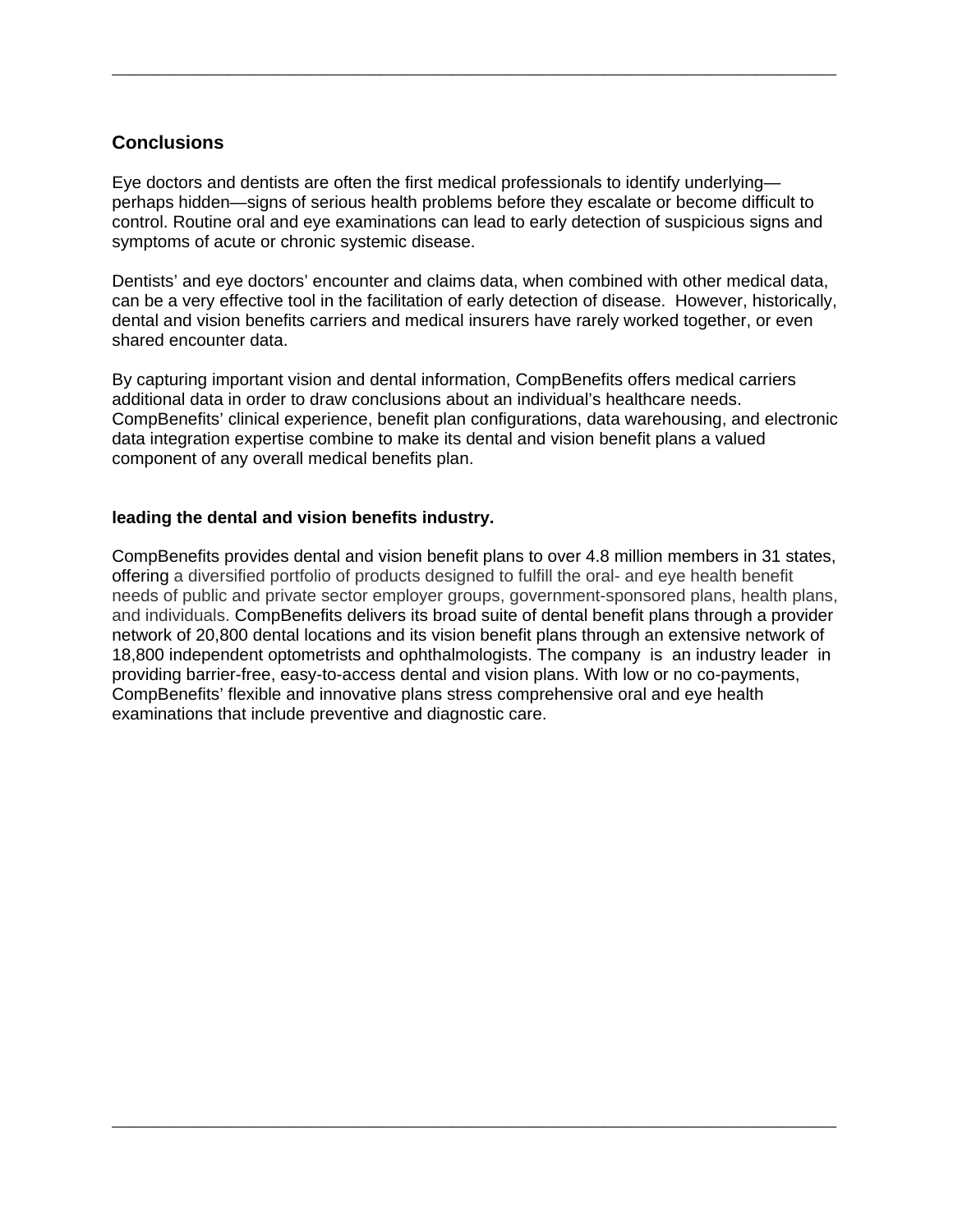#### **works cited**

**<sup>1</sup>** United States Department of Health and Human Services. *Oral Health in America: A Report of the United States Surgeon General.* Rockville, Maryland: United States Department of Health and Human Services, National Institute of Dental and Craniofacial Research, National Institutes of Health, 2000.

*\_\_\_\_\_\_\_\_\_\_\_\_\_\_\_\_\_\_\_\_\_\_\_\_\_\_\_\_\_\_\_\_\_\_\_\_\_\_\_\_\_\_\_\_\_\_\_\_\_\_\_\_\_\_\_\_\_\_\_\_\_\_\_\_\_\_\_\_\_\_\_\_\_\_\_\_\_\_\_\_\_*

- **<sup>2</sup>** Employee Benefits Research Institute. *Typical Health Benefit Package in Private Industry.*  Washington, D.C.: Employee Benefits Research Institute, 2006.
- **<sup>3</sup>** United States Department of Health and Human Services. *Oral Health in America: A Report of the United States Surgeon General.* Rockville, Maryland: United States Department of Health and Human Services, National Institute of Dental and Craniofacial Research, National Institutes of Health, 2000.
- **<sup>4</sup>** National Eye Institute. October, 2004. *International Symposium on Ocular Immunology, Inflammation, and Transplantation*. http://www.nei.nih.gov/funding/sept\_symposium.asp (accessed November 30, 2006).
- **<sup>5</sup>** Abelson, R. "Dental Double Standards." New York City, New York: *New York Times*, December 28, 2004.
- **<sup>6</sup>** United States Department of Health and Human Services. *Oral Health in America: A Report of the United States Surgeon General.* Rockville, Maryland: United States Department of Health and Human Services, National Institute of Dental and Craniofacial Research, National Institutes of Health, 2000.
- **<sup>7</sup>** MedicalNetwork. June 2000. *How Serious Is Periodontal Disease?* [https://www.healthatoz.com/healthatoz/Atoz/common/standard/transform.jsp?requestURI=/health](https://www.healthatoz.com/healthatoz/Atoz/common/standard/transform.jsp?requestURI=/healthatoz/Atoz/dc/caz/enth/peri/serious.jsp) [atoz/Atoz/dc/caz/enth/peri/serious.jsp](https://www.healthatoz.com/healthatoz/Atoz/common/standard/transform.jsp?requestURI=/healthatoz/Atoz/dc/caz/enth/peri/serious.jsp) (accessed December 1, 2006).
- **<sup>8</sup>** American Dental Association. *Prevention of Bacterial Endocarditis*. Chicago, Illinois: American Dental Association, 1998.
- **<sup>9</sup>** American Academy of Periodontology. *Are Your Gums Getting the Respect They Deserve?* <http://www.perio.org/consumer/periohealth.htm> (accessed Nov. 30, 2006)
- **<sup>10</sup>** Office of the Medical Director, March of Dimes Birth Defects Foundation. *Periodontal Disease and Preterm Birth: Medical Perspectives on Prematurity*. White Plains, New York: March of Dimes Birth Defects Foundation, 2004.
- **<sup>11</sup>** American Academy of Periodontology. *Periodontal Disease, C-Reactive Protein and Overall Health*. http://www.perio.org/consumer/happy-heart.htm. (accessed Nov. 2006)
- **<sup>12</sup>** American Academy of Periodontology. March 18, 2005. *The Mouth Is the Mirror to Overall Health*. <http://www.perio.org/consumer/senior.survey.htm> (accessed December 1, 2006).
- **<sup>13</sup>** United States Department of Health and Human Services. *Oral Health in America: A Report of the United States Surgeon General.* Rockville, Maryland: United States Department of Health and Human Services, National Institute of Dental and Craniofacial Research, National Institutes of Health, 2000.
- **<sup>14</sup>** *ibid.*
- **<sup>15</sup>** National Eye Health Education Program of the National Eye Institute. *Awards Program Spurs Communities to Action*. http://www.nei.nih.gov/nehep/summer03/#4 (accessed November 30, 2006).
- **<sup>16</sup>** National Eye Health Education Program of the National Eye Institute. *Communication Plan: A Glaucoma Education Program.* <http://www.nei.nih.gov/nehep/plans/glaucplan.asp> (accessed November 30, 2006).